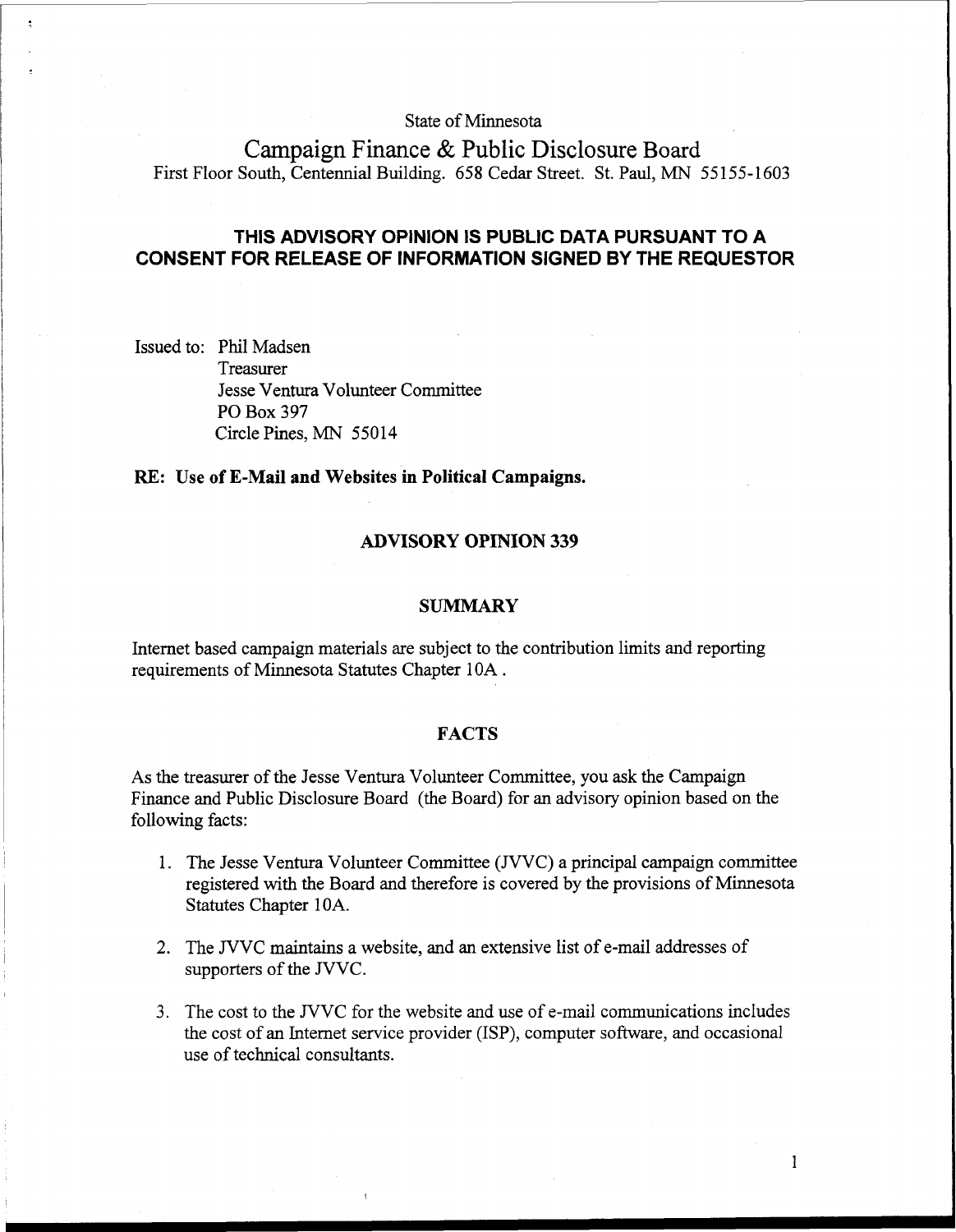- 4. Much of the JVVC Webs site and e-mail list is developed and maintained by volunteers of the JVVC, using their own computers, ISP connection, software, and technical knowledge.
- 5. The cost of sending e-mail is static after the monthly ISP charge is paid. Therefore, sending an e-mail to 10,000 individuals is no more or less expensive than sending an e-mail to one individual. If the work is done by volunteers the cost of adding a page or a hyperlink to the JVVC website is zero.
- 6. In the future, the JVVC may wish to post web pages or add hyperlinks that promote other candidates or organizations, and/or advocate candidates or issues in e-mails sent to individuals on the JVVC e-mail list.
- 7. For the purposes of this advisory opinion the word "entity' is defined as a principal campaign committee other than the JVVC, a political party unit, or political committees and funds (political committees), all of which are under the provisions of Minnesota Statutes Chapter 10A.
- 8. For the purposes of this advisory opinion, the requestor asks that "entity" also include non-profit charitable corporations that are prohibited from political activity of any kind by tax law and or charter. The Board is limited to providing opinions to individuals or organizations that are defined and regulated by Minnesota Statutes Chapter 10A. As non-profit charitable corporations are outside of that scope, the opinions contained in this document do not apply to such organizations.

## **FOREWORD**

Before addressing the specific questions of this advisory opinion request it is appropriate to note the growing use of the Internet for campaign related purposes. As a relatively new factor in the political arena, the Internet is sometimes viewed as a "place" outside of laws used to regulate more traditional campaign activities. In the Board's view the Internet, despite all of the attention and comment it receives, is in the end nothing more than a medium for communication. If the Board were to exclude websites, hyperlinks, and e-mails from the requirements of Chapter 10A it would in effect be deciding that the medium, not the message, determines whether a given communication is campaign material. There is nothing in Chapter 10A to suggest that the legislature views the Internet as a forum for campaigning without regulation or reporting requirements. Indeed, as the number of candidates who establish campaign websites and who use e-mail to distribute campaign related messages grows with each election, the interest from the public for disclosure on lnternet based campaign expenditures will similarly grow.

 $\overline{2}$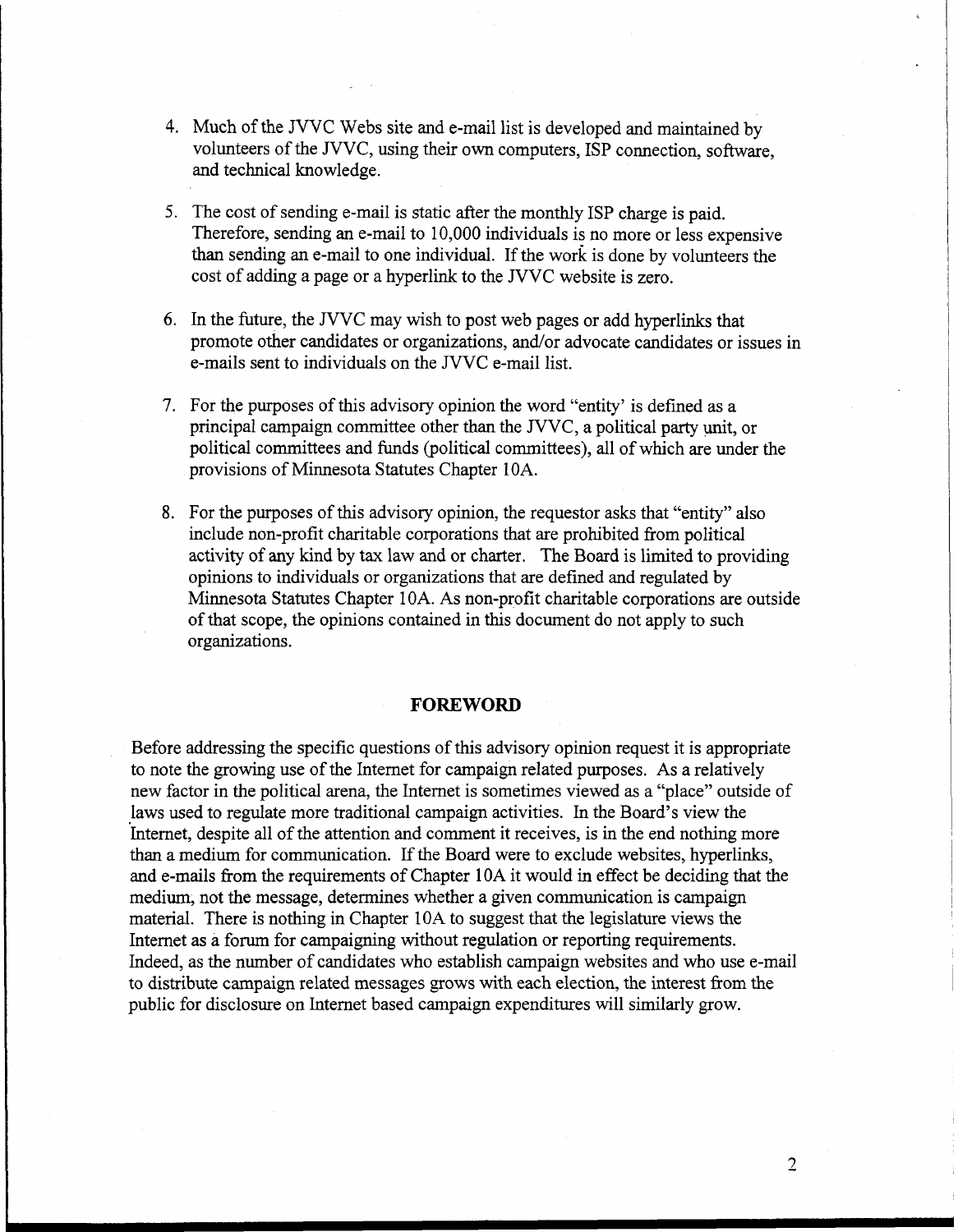### **ISSUE ONE**

If the JVVC is requested to use its e-mail list to send a message encouraging recipients to contribute funds, join, or in some other manner support an entity, and the JVVC sends the requested message, is the message reported to the Board as an in kind donation? If so how is the value of the donation determined?

## **OPINION**

Contributions of anything of value other than money are considered a "donation in-kind", as provided in Minnesota Statutes *5* 1 OA.O 1, subd. 13. The use of an e-mail list to gather donations or other support for an entity clearly has value to the entity that requested the email.

The value of the donation in-kind is determined by the fair market value that would be paid by the recipient to purchase the same item or service on the open market. The Board recognizes that determining fair market value for Internet based items may be more difficult than determining the fair market value of a more traditional donation inkind. The nature of the Internet is that its most important component is intellectual, not material, in nature. Intellectual capital is often more difficult to assign value to than tangible items such as used office furniture. Nonetheless, the content and services of the Internet have value. The value of an item does not necessarily equate to the cost of providing the item or service. In many cases the cost to the contributor of providing an in-kind donation is zero. The contributor has already paid for the item being donated; the contributor does not need to pay for the item again in order to provide it as an in-kind donation. The fact that sending an e-mail is a donation without cost to the contributor does not differentiate it from most other in-kind donations. Providing a comprehensive list of factors to consider in determining fair market value is beyond the scope of this opinion. Some factors that appear reasonable to consider when calculating the fair market value of sending the e-mail include the cost of acquiring ISP service, and the cost of either buying a single use of the JVVC's mailing list, or another comparable commercial e-mail list. If the fair market value of sending the e-mail is greater than \$20 the JVVC must record the donation, and report it to the Board, (Minn. Stat. *5* 10A. 13, subd. 1). Additionally, if the e-mail is valued at over \$20 and is donated to a principal campaign committee, the JVVC must obtain written permission from the treasurer of the principal campaign committee authorizing the purpose and the amount that may be spent on the expenditure (Minn. Stat. *5* 10A. 17, subd. 2). Written authorization is not required before making an approved expenditure for a political committee or party unit.

If the fair market value of the e-mail is over \$100 the contribution is itemized and reported to the Board. Itemization of an in-kind donation includes the date on whch the donation was made, a description of the item donated, and its fair market value. If the value of the e-mail is over \$20 but no more than \$100, the expenditure is reported to the Board as a non-itemized expenditure. Non-itemized expenditures are reported in aggregate total. If the value of the in-kind donation is \$20 or less the JVVC is not required to record or report the donation to the Board.

 $\overline{\mathbf{3}}$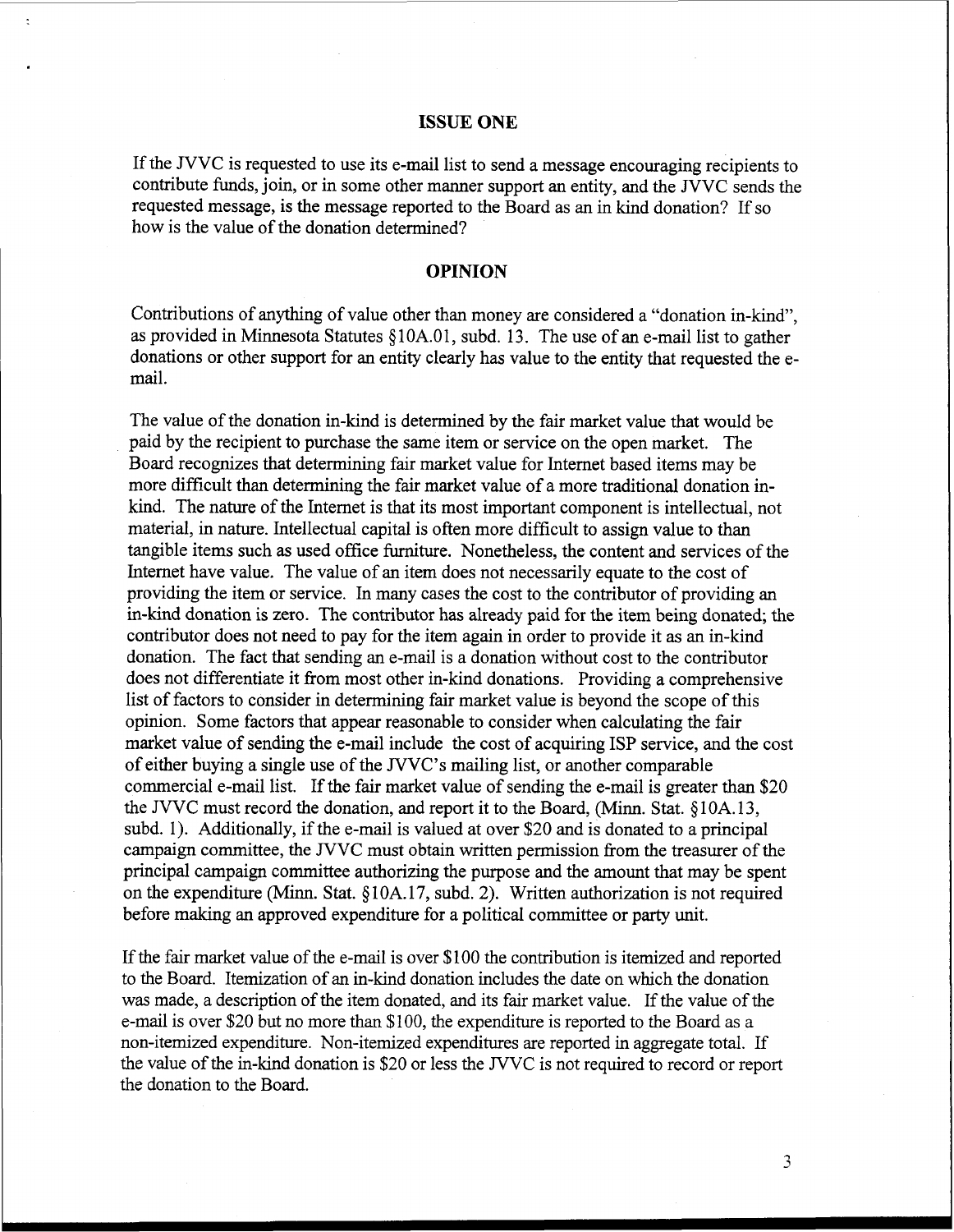Because the JVVC is a registered principal campaign committee it is important to note that the JVVC may make a donation to another state level candidate only if the JVVC terminates during the reporting period in which the donation is made (Minn. Rules 4503.0300, Subp. 2). Additionally the JVVC is prohibited, even if it intends to terminate, fiom making donations to local or federal level candidates (Minn. Stat. **9** 10A.27, subd. 9). There is no restriction on the JVVC making a donation to a political party unit or a political committee.

### **ISSUE TWO**

Using the scenario provided in Issue One, what reporting requirements occur if the entity did not request or authorize the e-mail?

## **OPINION**

If the e-mail is sent to benefit another candidate, without any request, cooperation, coordination, or consent of the candidate, the candidate's committee, or an agent of the candidate, it would be an "independent expenditure", **as** defined in Minn. Stat. **5** 1 OA.O 1, subd. 18. Beginning August 1,2002 principal campaign committees are prohibited from making independent expenditures (Laws of 2002, Chapter 363, section 23, subd. 3a). Independent expenditures made by the JVVC prior to August 1,2002, regardless of value, must be reported to the Board. The JVVC would need to file an Affidavit of Independent Expenditures when reporting the cost of the independent expenditure to the Board (Minn. Stat. 10A.20, subd. 6a). In addition, an e-mail sent **as** a independent expenditure would need to contain a statement in conspicuous type that the message is an independent expenditure, and is not approved by the candidate who benefits fiom it, nor is that candidate responsible for the content of the e-mail (Minn. Stat. §10A.17, subd. 4).

Independent expenditures are by defmition disbursements to promote or defeat a specific candidate. A donation in-kind to a political party unit or political committee must be accepted by the entity receiving the item in order for the donation to occur. E-mail sent without the prior knowledge or cooperation of a party unit or political committee does not fall under either category, and does not need to be reported to the Board.

## **ISSUE THREE**

If the JVVC is requested by an entity to publish a page on its website that encourages support of the entity, and the JVVC publishes the requested page, is the page an in-kind contribution to the entity that is reported to the Board? If so how is the value of the contribution determined?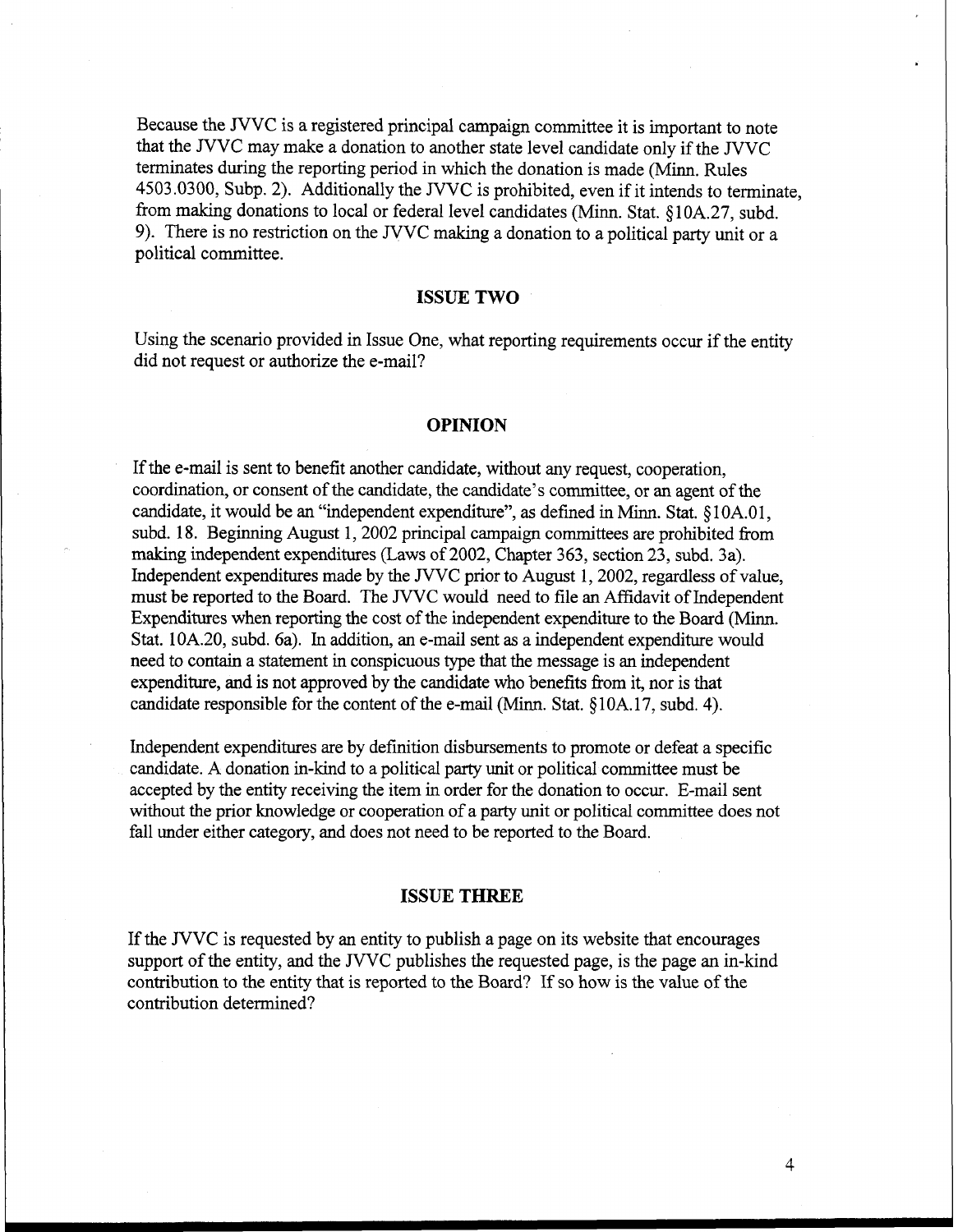## **OPINION**

Providing one or more pages on a website at the request of an entity for use in creating support for that entity meets the definition of a donation in-kind, as discussed in Issue One. The donation must be reported to the Board if the fair market value of the item, in this case a web page, is over \$20. The same concerns outlined in Issue One relating to donations to state, federal, and local candidates apply to this issue as well.

In determining the fair market value of donating space on the JVVC website, the nature of the donation and the costs saved by the entity when the JVVC distributes their material on the Internet must be considered. If the JVVC is developing and or hosting website pages for an entity then the other entity has saved the cost of contracting with a vendor to receive comparable services. A fair market valuation of the web pages developed and hosted by the JVVC should reflect thevalue that a private sector vendor would put on similar services.

## **ISSUE FOUR**

Using the scenario provided in Issue Three, what reporting requirements occur if the entity did not request or authorize the Web page?

#### **OPINION**

Issue Four varies from Issue Two only in the specific of the item being provided by the JVVC. Therefore, the opinion provided for Issue Two applies to Issue Four.

## **ISSUE FIVE**

If the JVVC is requested by an entity to create a hyperlink from the JVVC website to the entity's website, and the JVVC creates the requested hyperlink, is the hyperlink an inkind contribution to the entity that is reported to the Board? If so how is the value of the contribution determined?

#### **OPINION**

As with the e-mail and web pages the hyperlink provides an item of value to the entity it benefits. That the hyperlink has value is confirmed by the fact that an entity is requesting its creation. The hyperlink raises the same issues of fair market value, twenty dollar reporting threshold, and donations to state, federal, and local candidates discussed in the opinion for Issue One.

### **ISSUE SIX**

Using the scenario provided in Issue Five, what reporting requirements occur if the entity did not request or authorize the hyperlink?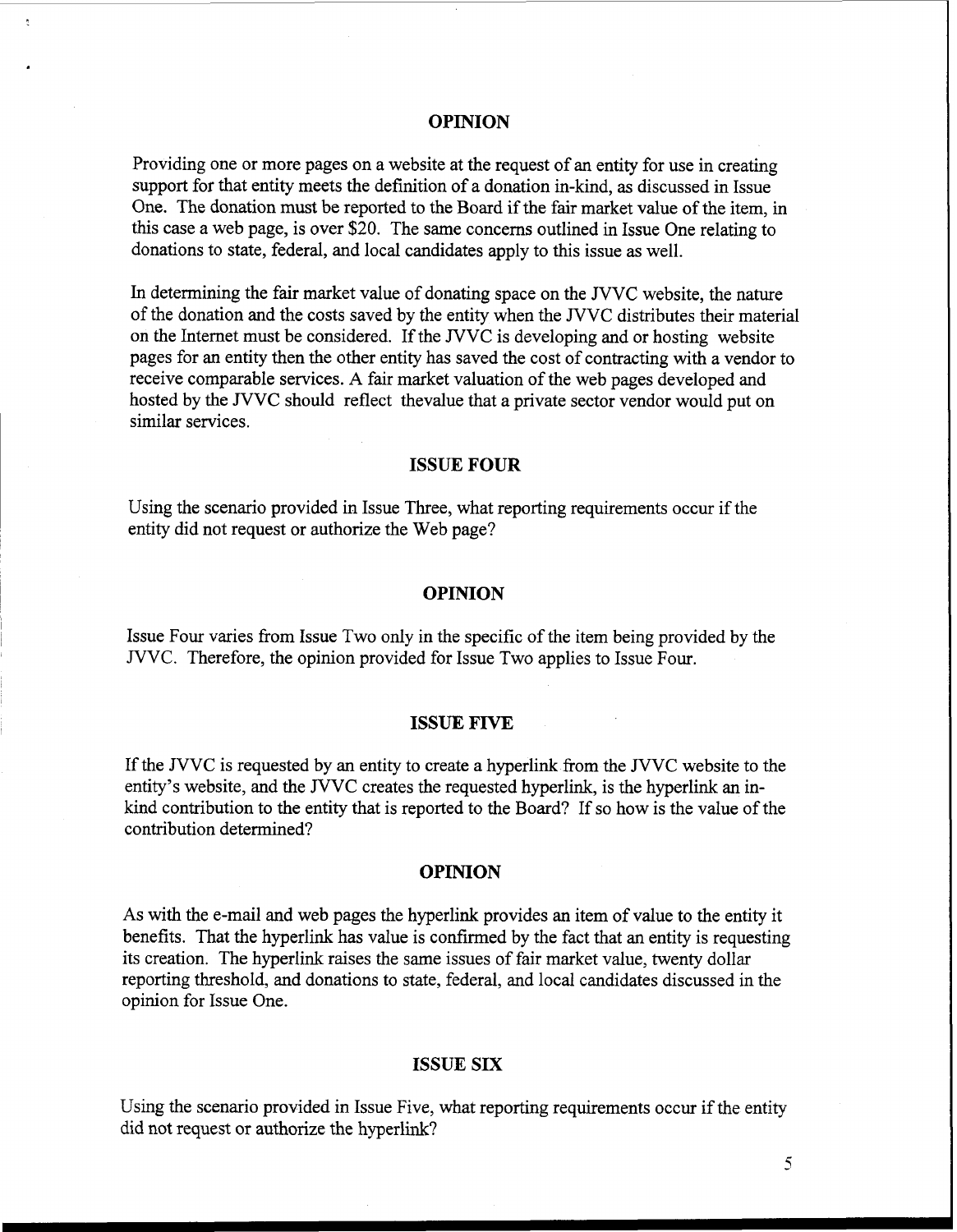## **OPINION**

Issue Six varies fiom Issue Two only in the specific of the item being provided by the JVVC. Therefore the opinion provided for Issue Two applies to Issue Six.

#### **ISSUE SEVEN**

If an entity cooperates with the JVVC to use e-mails, web pages, or hyperlinks, to promote the candidates of the JVVC, is this a contribution to the JVVC? If so, how should the value of the contribution be determined?

#### **OPINION**

By cooperating with an entity to use the resources of the Internet to campaign for its candidates, the JVVC is authorizing an "approved expenditure" as defined in Min. Stat. *5* 1 OA.O 1, subd. 4. The JVVC must provide written authorization to the entity stating the amount that may be spent and the purpose of the expenditure (Minn. Stat. *5* 1 OA. 17, subd. 2). The written authorization provides a safeguard so that the JVVC maintains control over the approved expenditure being made on behalf of the committee.

An approved expenditure is always a donation in-kind (Min. Stat. §10A.01, subd. 13). As with all donations in-kind the item is reported to the Board if the value exceeds \$20. A donation in-kind is both a donation to the JVVC, and a campaign expenditure by the JVVC. Therefore the donation counts against the aggregate contribution limit of the entity that provided the donation, and to the campaign spending limit of the JVVC. A donation in-kind, if over \$20 in value, is reported as a contribution and as an expenditure in the reporting period in which it is received (Minn. Stat. *5* 10A.20, subd. **3).** A principal campaign committee should not provide written authorization for any approved expenditure without calculating the value of the donation and the effect it will have on the contribution, expenditure, and special source limits of the committee.

### **ISSUE EIGHT**

If **an** entity uses e-mail, web pages, or hyperlinks to promote the candidates of the JVVC without the knowledge or authorization of the JVVC, what obligation does the JVVC have in discovering the Internet activity and how is the value determined and reported to the Board?

#### **OPINION**

An entity making a campaign expenditure that benefits the candidates of the JVVC without the knowledge or authorization of the JVVC is making an independent expenditure. The nature of independent expenditures is that the JVVC will either find out about the expenditure after it occurs, or will perhaps never learn of the expenditure. In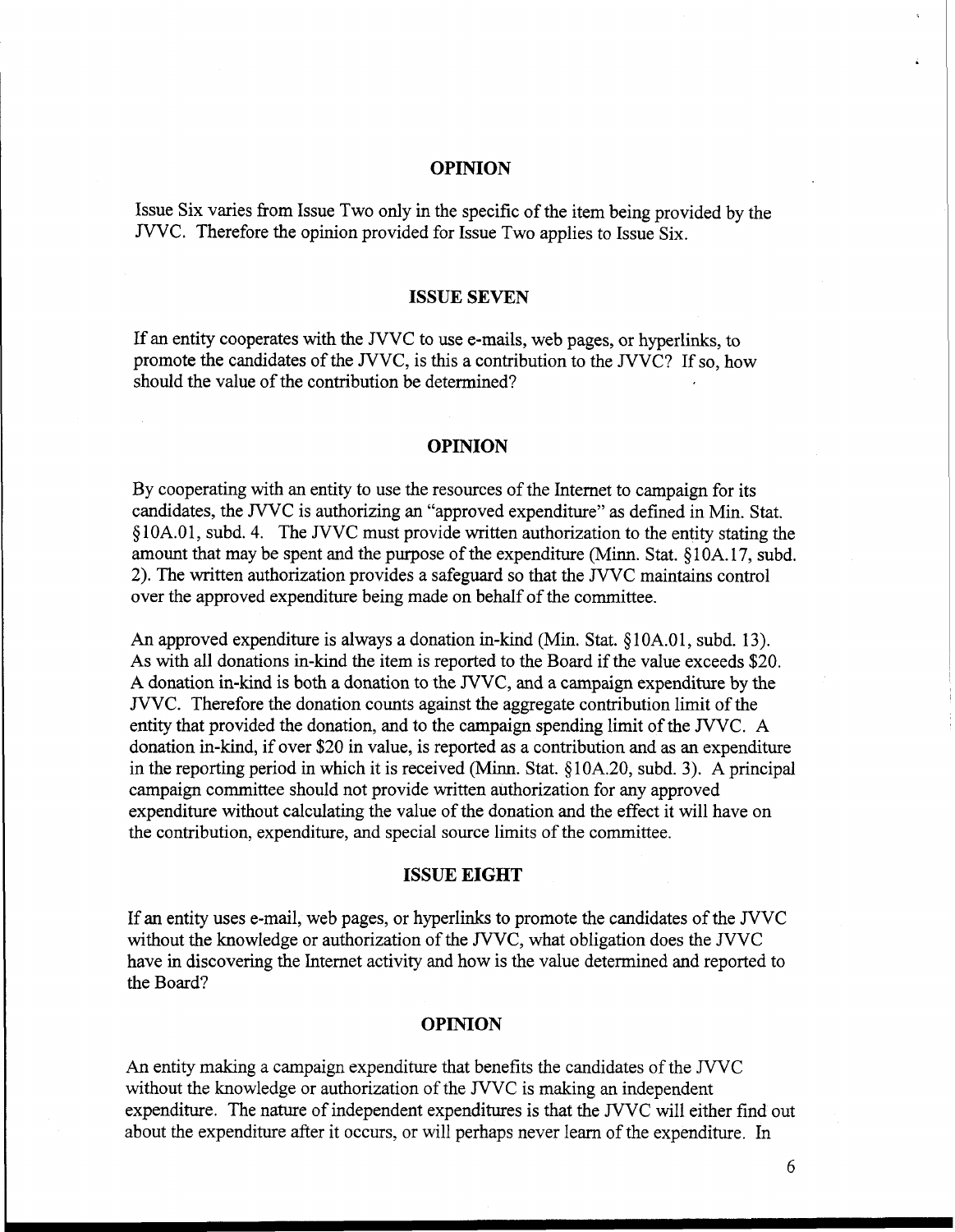either case the JVVC is not required to search the Internet for independent expenditures or make any reference to them when reporting to the Board.

### **ISSUE NINE**

If the JVVC makes available on its website a multi-page campaign brochure that can be downloaded and printed by anyone who accesses the website, and if one or more individuals download, print, and distribute multiple copies of the brochure, is this a contribution to the JVVC, and if so how is it reported to the Board?

## **OPINION**

As long **as** the decision to distribute multiple copies of the brochure is made by the individual, and not at the request or suggestion of the JVVC, the distributed brochures become an independent expenditure made on behalf of JVVC candidates. The JVVC is not required to report independent expenditures made on its behalf.

## **ISSUE TEN**

If the JVVC develops a computer game that uses interactive simulations, graphics, and multimedia elements to convey the JVVC campaign message, may the JVVC provide the game **as** a free download on the JVVC website, or provide the game on a CD or DVD? May the computer game be provided if the JVVC charged a fee for the game? If the JVVC publishes campaign material on a CD or DVD (non-interactive, non-game) is the CD or DVD an item of value that cannot be offered for free to a voter?

## **OPINION**

The Board is authorized to provide advisory opinions on the requirements of Chapter **10A.** The distribution of items of value during a campaign is regulated by Minn. Stat. 211 B.13. Therefore, this issue is outside of the realm of campaign finance law on which the Board can provide an opinion.

 $I$ ssued  $\omega$   $\omega$   $\sim$ 

**i,'r-\*.**  auglas A. Kel

elley, Chair Campaign Finance and Public Disclosure Board

 $\overline{7}$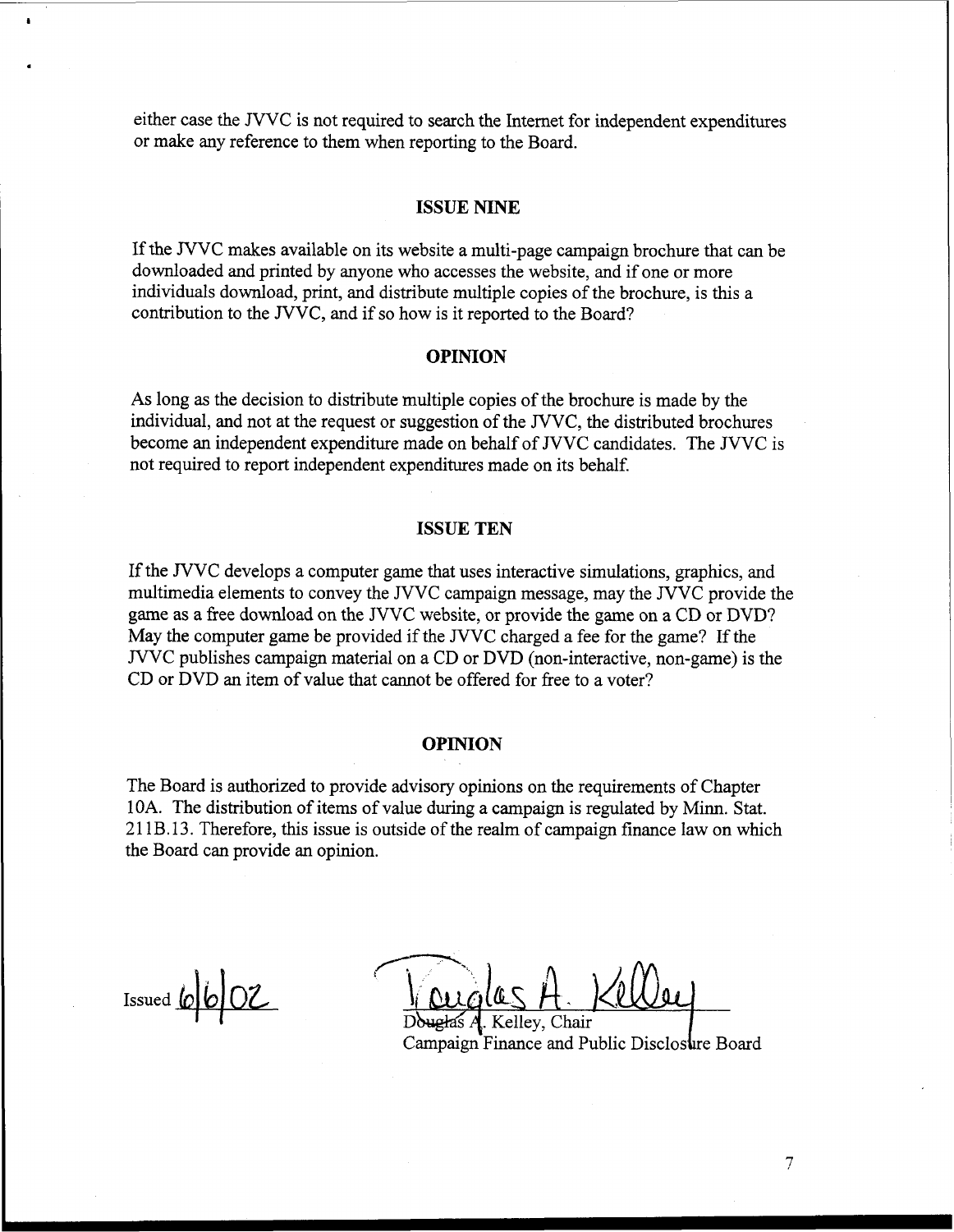### **Cited Statutes**

## **1 OA.O1 DEFINITIONS.**

**Subd. 4. Approved expenditure.** "Approved expenditure" means an expenditure made on behalf of a candidate by an entity other than the principal campaign committee of the candidate, if the expenditure is made with the authorization or expressed or implied consent of, or in cooperation or in concert with, or at the request or suggestion of the candidate, the candidate's principal campaign committee, or the candidate's agent. **An**  approved expenditure is a contribution to that candidate.

**Subd. 13. Donation in kind.** "Donation in kind" means anything of value that is given, other than money or negotiable instruments. An approved expenditure is a donation in kind.

**Subd. 18. Independent expenditure.** "Independent expenditure" means an expenditure expressly advocating the election or defeat of a clearly identified candidate, if the expenditure is made without the express or implied consent, authorization, or cooperation of, and not in concert with or at the request or suggestion of, any candidate or any candidate's principal campaign committee or agent. An independent expenditure is not a contribution to that candidate. An expenditure by a political party or political party unit in a race where the political party has a candidate on the ballot is not an independent expenditure.

## **10A.13 ACCOUNTS THAT MUST BE KEPT.**

**Subdivision 1. Accounts; penalty.** The treasurer of a political committee, political fund, principal campaign committee, or party unit must keep an account of:

(1) the sum of all contributions, except any donation in kind valued at \$20 or less, made to the committee, fund, or party unit;

## **10A. 17 EXPENDITURES.**

**Subd. 2. Written authorization. An** individual or association may not make an approved expenditure of more than \$20 without receiving written authorization from the treasurer of the principal campaign committee of the candidate who approved the expenditure stating the amount that may be spent and the purpose of the expenditure.

**Subd. 4. Independent expenditures. An** individual, political committee, political fund, principal campaign committee, or party unit that independently solicits or accepts contributions or makes independent expenditures on behalf of a candidate must publicly disclose that the expenditure is an independent expenditure. All written communications with those from whom contributions are independently solicited or accepted or to whom independent expenditures are made on behalf of a candidate must contain a statement in conspicuous type that the activity is an independent expenditure and is not approved by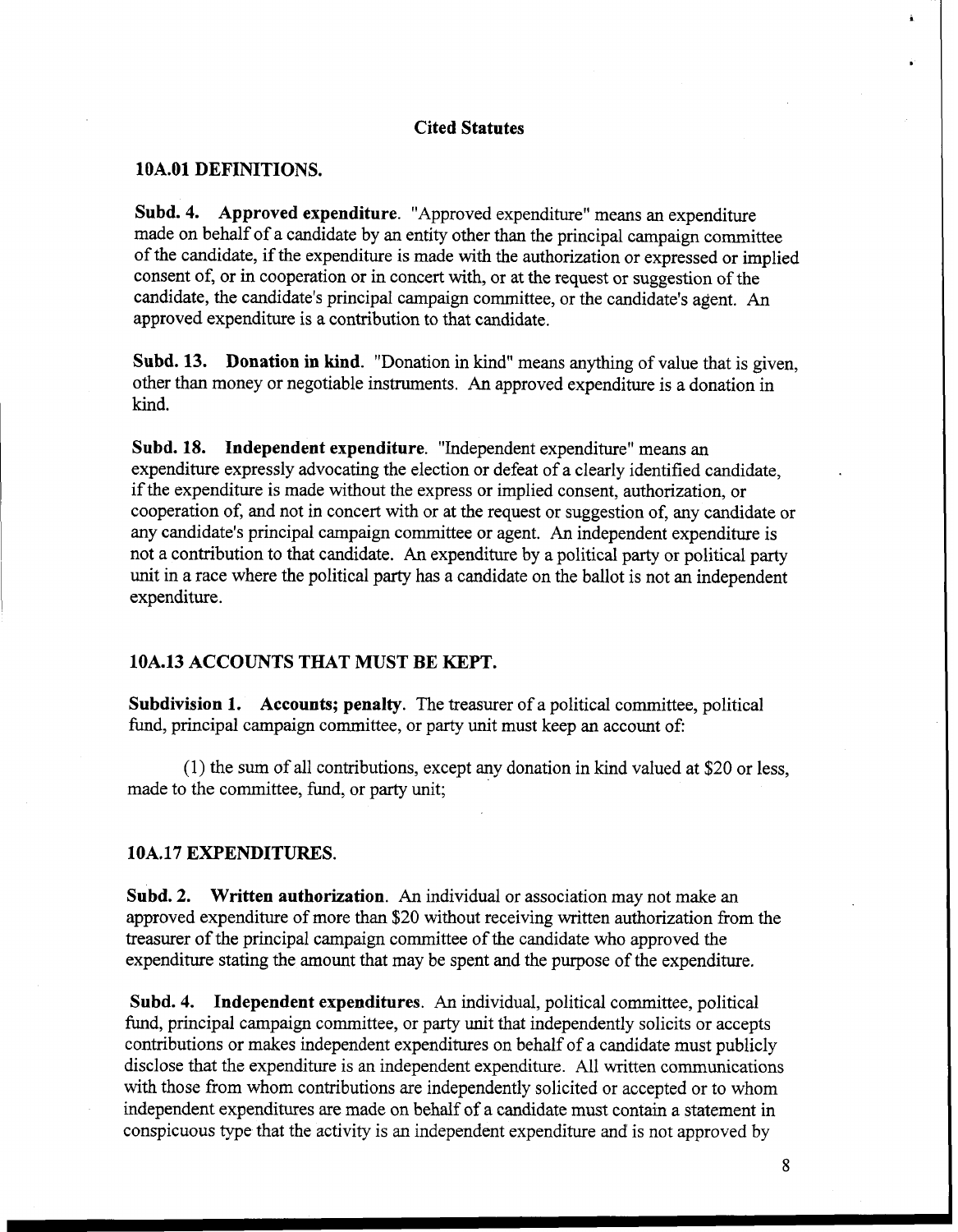the candidate nor is the candidate responsible for it. Similar language must be included in all oral communications, in conspicuous type on the front page of all literature and advertisements published or posted, and at the end of all broadcast advertisements made by that individual, political committee, political find, principal campaign committee, or party unit on the candidate's behalf.

## **10A.20 CAMPAIGN REPORTS.**

## **Subd. 3. Contents of report.**

(b) The report must disclose the name, address, and employer, or occupation if self-employed, of each individual or association that has made one or more contributions to the reporting entity, including the purchase of tickets for a fund-raising effort, that in aggregate within the year exceed \$100 for legislative or statewide candidates or ballot questions, together with the amount and date of each contribution, and the aggregate amount of contributions within the year from each source so disclosed. A donation in kind must be disclosed at its fair market value. An approved expenditure must be listed as a donation in kind. A donation in kind is considered consumed in the reporting period in which it is received. The names of contributors must be listed in alphabetical order. Contributions from the same contributor must be listed under the same name. When a contribution received from a contributor in a reporting period is added to previously reported, unitemized contributions from the same contributor and the aggregate exceeds the disclosure threshold of this paragraph, the name, address, and employer, or occupation if self-employed, of the contributor must then be listed on the report.

**Subd. 6a. Statement of independence. An** individual, political committee, political fund, or party unit filing a report or statement disclosing **an** independent expenditure under subdivision 3 or 6 must file with the report a sworn statement that the disclosed expenditures were not made with the authorization or expressed or implied consent of, or in cooperation or in concert with, or at the request or suggestion of any candidate or any candidate's principal campaign committee or agent.

### **10A.27 CONTRIBUTION LIMITS.**

## **Subd. 9. Contributions to and from other candidates.**

(a) A candidate or the treasurer of a candidate's principal campaign committee must not accept a contribution from another candidate's principal campaign committee or from any other committee bearing the contributing candidate's name or title or otherwise authorized by the contributing candidate, unless the contributing candidate's principal campaign committee is being dissolved. A candidate's principal campaign committee must not make a contribution to another candidate's principal campaign committee, except when the contributing committee is being dissolved.